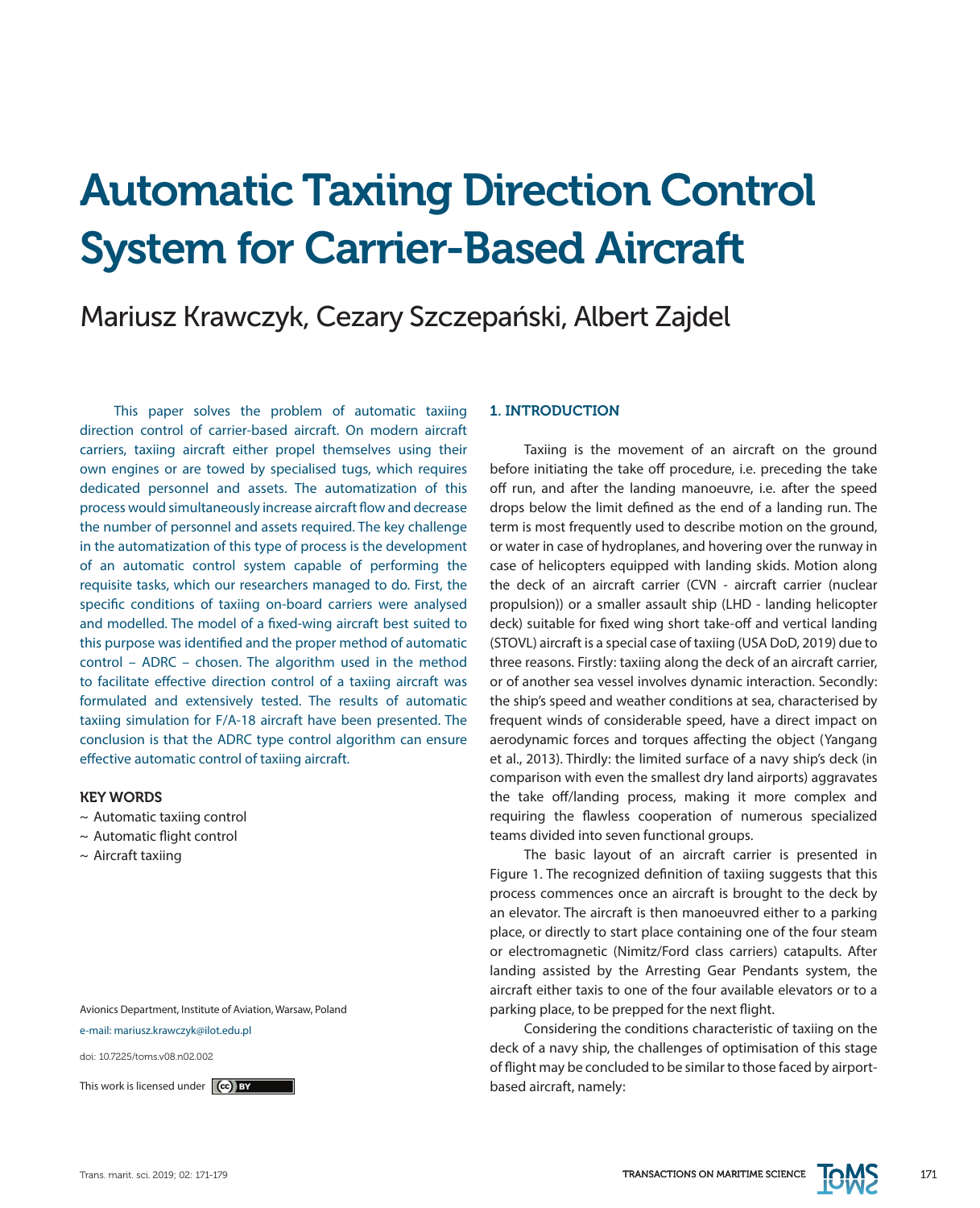

Figure 1. Nimitz class aircraft carrier (Pixabay).

the decreasing capacity of airports due to increasing air traffic;

the need to open civil airspace to unmanned aircraft operations, especially military in character, limiting access to airports;

problems with the identification of and staying on the right taxiway in case of restricted visibility, especially in oversized airports;

• an increased probability of accidents during taxiing in restricted visibility conditions;

excessive pilot workload in case of intensive traffic in the airport;

the two pilot cockpit crew requirement due to the complex handling of some types of aircraft.

Automatic taxiing control systems, having the potential to change the current status quo in the engineering domain, are a relatively new type of aircraft control systems. Until now, they have not gone beyond the concept, project and simulation stages, where the issues of control algorithms, control rules and modelling of taxiing aircraft motion still plague some areas of development.

An aircraft is far from being the "optimal" vehicle for taxiing. While aerodynamic drag minimization is a goal shared by aircraft and car designers, when it comes to lifting force, their goals are quite opposite. Racing car (e.g. Formula One car) designers focus

on achieving maximum aerodynamic downforce on a vehicle moving on a racetrack. On the other hand, aircraft designers strive to get maximum lifting force, affecting required runway length. In case of a crosswind, the yawing moment and crosswind force may achieve considerable values, especially in aircraft having a broad side projection and/or a large vertical stabiliser. However, it is the forces and torques generated in the tyre ground contact zone that have the greatest impact on an aircraft's motion. Therefore, the modelling of taxiing aircraft motion has to be a combination of classical aircraft modelling and wheeled vehicle modelling.

## 2. CONTROL OBJECT MODEL

The McDonnell Douglas F/A-18 Hornet, presented in Figure 2, is a twin-engine, supersonic, all-weather, carrier-capable, multirole combat jet with a three-point landing gear with a front swivel wheel. The main wheels are equipped with disc brakes. The maximum take-off weight is *m=16769 kg*, wingspan is *l=12,3 m*, their lift area is *S=18,2 m2* and the mean aerodynamic chord is *ca =2,91 m*.

The  $O_o x_g y_g z_g$  coordinate system fixed to the moving carrier is non-inertial due to the two main factors: carrier rotation and lateral linear acceleration, resulting from the high turning rate at high advance velocity, which can reach 30 knots in a Nimitz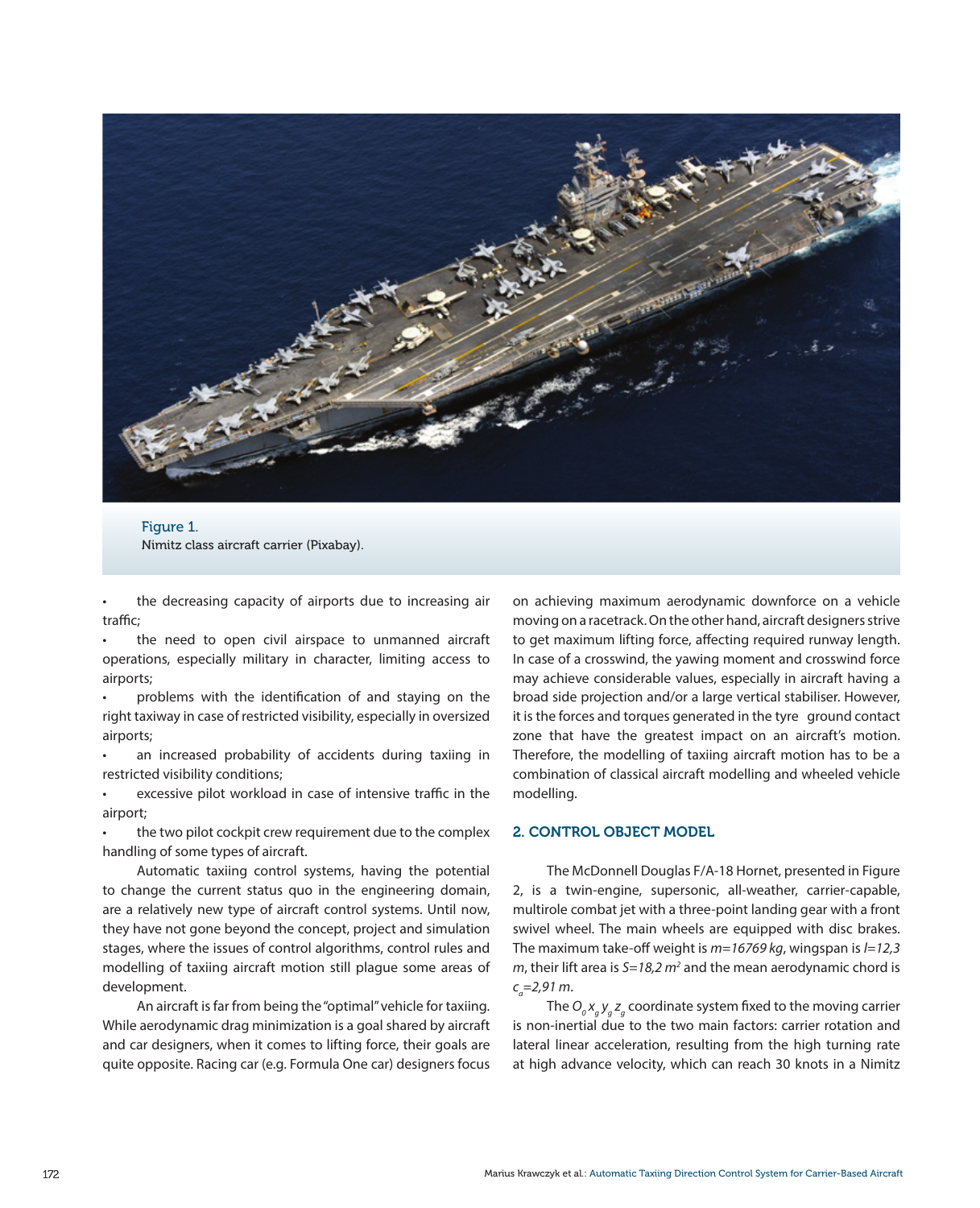class carrier. It can be easily demonstrated using only basic calculations that during the turning manoeuvre, total lateral acceleration, resulting from inertial force and the component of gravity associated with the roll angle, is approximately equal to acceleration due to change of direction by an aircraft taxiing at the speed of *5 m/s*. However, in most cases, especially before take-off and after landing, the carrier maintains both course and constant advance velocity. Any unavoidable angular movements may be assumed not to exceed 1°. Moreover, since the mass of the carrier far exceeds the mass of the aircraft, the influence of the aircraft on the carrier is negligible, which is why the carrierfixed coordinate system  $O_{_g}$ x<sub>g</sub> y<sub>g</sub> z<sub>g</sub> has been treated as inertial for mathematical modelling purposes.



#### Figure 2. McDonnell Douglas F/A-18 Hornet aircraft (Pixabay).

Considering the low contribution of control systems and undercarriage to total aircraft weight, the following assumptions have been made in the mathematical modelling of F/A-18 taxiing: an aircraft is a rigid body, has the geometric and mass symmetry plane *Oxz* of the aircraft coordinate system *Oxyz*, originating in the center of aircraft mass. The Newton-Euler formula has been adopted for the formulation of F/A-18 aircraft motion dynamics equations. The following equations have been developed:

 $mV + mQV = F$  (1) *JΩ + ΩJΩ = M*

where: m - constant aircraft mass,  $\mathbf{F} = [X \ Y \ Z]^T$  - force and *M*=[L *M N]<sup>T</sup>* - moment acting on aircraft, **Ω**=[P Q R]<sup>T</sup> and *V=[U V W]T* vectors properly: angular and linear velocities of aircraft in the aircraft coordinate system, and

$$
J = \begin{bmatrix} I_x & 0 & -I_{xz} \\ 0 & I_y & 0 \\ -I_{xz} & 0 & I_z \end{bmatrix}
$$
 (2)

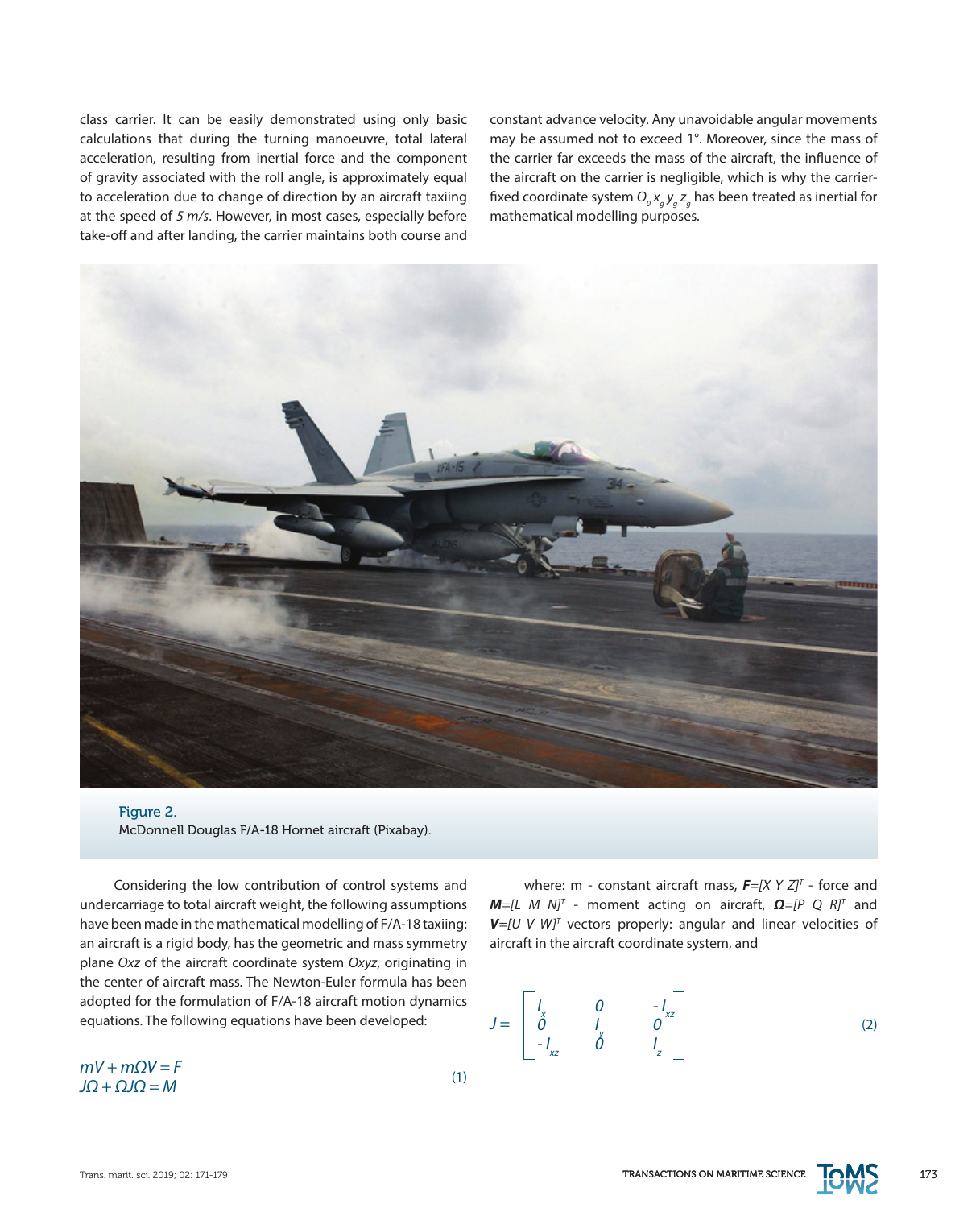is the constant inertia matrix, including the existence of an aircraft symmetry plane *Oxz*. The above equation system is derived from the well-known (Stevens et al., 2016) and (Cook, 2007) kinematic equations, facilitating the calculation of aircraft orientation angles (Euler angles) *Θ,Φ,Ψ* and aircraft location  $\alpha_{g'}y_{g'}z_{g'}$  in the assumed, inertial reference system  $O_o$   $\alpha_{g}$   $\gamma_{g}$   $z_{g}$ .

Eliminating two complementary systems, i.e. the thrust control system and the breaking control system, is useful for automatic taxiing direction control system integration purposes. In equation systems (1), this simplification allows us to assume that the forces and moments of forces generated by the aircraft power plant, breaking system and tire friction are equalised. In this case, the following forces and moments of forces have an effect on aircraft movement: aerodynamic forces *F<sup>a</sup>* and moments of forces  $\textit{M}_{a'}$  undercarriage forces  $\textit{F}_{g}$  and the force of gravity  $\textit{F}_{c'}$ 

During the aircraft taxiing phase, the occurrence of a nonzero angle of flow in the *Oxy* plane depends on two factors: wind and wheel slippage, and is equivalent to the sideslip angle during non-stationary flight. By analogy, this angle is called slip angle *β*. Considering that aircraft velocity during taxiing is comparable to or even lower than wind velocity, the value of the resulting slip angle *β* can range between -180° and 180°. There is a substantial difference between the taxiing phase and the steady flight phase when the values of slip angles vary by only a couple or many degrees.

The aerodynamic forces and moment of force coefficients have been calculated from wind tunnel test data and CFD calculations (Placek et al., 2017.) Aircraft flow direction was determined using slip angle *β* and local angle of attack  $a_{_\rho}$ . Local angle of attack  $a_{_{p}}$  is the angle between the aircraft flow vector and the *Oxy* plane. These angles can be calculated as:

$$
\beta = \tan^{-1}\left(\frac{V_a}{U_a}\right) \tag{3}
$$

$$
\alpha_a = \tan^{-1}\left(\frac{W_a}{\sqrt{U_a^2 + V_a^2}}\right)
$$
 (4)

where:  $U_{a}V_{a}W_{a'}$  are the components of aircraft flow resulting from aircraft motion and wind velocity.

These aerodynamic coefficients allow us to calculate both forces directly affecting aircraft motion and the component of the pressure force of each undercarriage wheel to determine friction. The chosen aerodynamic coefficients, having a substantial effect on aircraft taxiing,  $\mathsf{c}_{\mathsf{y}}$   $\mathsf{c}_{\mathsf{z}'}$   $\mathsf{c}_{\mathsf{m}'}$   $\mathsf{c}_{\mathsf{n}}$  have been shown in the Figure 3.

The influence of the F/A-18 aircraft's three-leg undercarriage with front wheel has been taken into account by incorporating forces  $F_{g_n z}$  for  $n=1,2,3$ , generated by each of the three undercarriage legs, into the model. They have been modelled as the spring-damper system (Baarspul, 1990):

$$
F_{g_{n}z} = -k_{n} \delta_{g_{n}z} - c_{n} \delta_{g_{n}z}
$$
 (5)

where:  $k_{n}$  – elasticity coefficient,  $c_{n}$  – dumping coefficient, *δ<sub>g</sub> z* – vertical deformation of the undercarriage element.

The values of vertical forces generated by each of the aircraft's legs allow us to calculate the side force generated at the contact point of each tyre and the ground, using the following function, depending on tyre type:

$$
F_{g_{n}y} = F_{g_{n}y} (\zeta_{n'} F_{g_{n}z'} \tau)
$$
\n(6)

where: *τ* – coefficient depends on the condition of the taxiway, scaling the side force on the wet/icy/snow covered taxiway in comparison with the dry taxiway (Krawczyk et al., 2019), ζ<sub>n</sub> – tyre slip angle evaluated for each wheel,

$$
\zeta_{1} = \tan^{-1}\left(\frac{V+Ra}{U}\right) - \delta_{n}
$$
\n
$$
\zeta_{2} = \tan^{-1}\left(\frac{V-Rb}{U+R\frac{c}{2}}\right)
$$
\n
$$
\zeta_{3} = \tan^{-1}\left(\frac{V-Rb}{U-R\frac{c}{2}}\right)
$$
\n(7)

where:  $\delta_n$  – front wheel deflection angle,  $a$  – the distance between the front wheel and the projection of the aircraft's center of gravity on the *Oxy* plane, *b* – the distance between main wheels, *c* –wheelbase.

The force of gravity components in the *Oxyx* coordinate system depends on aircraft orientation:

$$
F_c = mg \begin{bmatrix} \sin\Theta \\ \sin\Phi\cos\Theta \\ \cos\Phi\cos\Theta \end{bmatrix}
$$
 (8)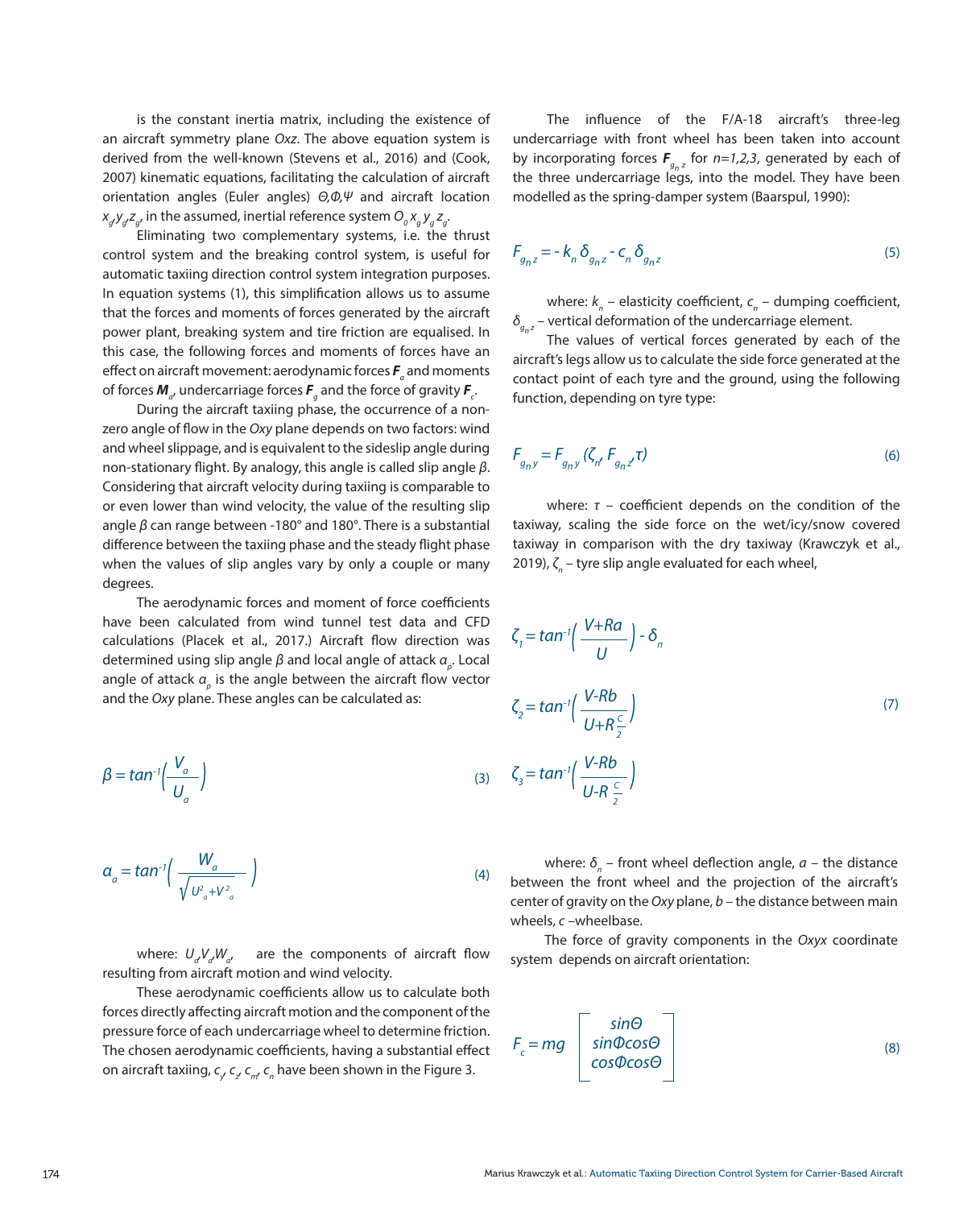

Figure 3. Aerodynamic coefficients as functions of slip angle and local angle of attack.

# 3. AUTOMATIC TAXIING CONTROL SYSTEM

The control algorithm presented in this paper is a part of an automatic taxi control system (Zajdel et al., 2017). The proposed general structure of the system (Figure 4) is inspired by the structure of contemporary flight control systems. The system consists of a high level controller that tracks reference trajectory, the generation of yaw angle and speed reference for the low level controller. Its role is equivalent to that of the Flight Management System. The low level controller contains the control algorithm and is responsible for steering the aircraft by tracking reference values of the required quality. Its role is equivalent to that of an autopilot.

The choice of the control algorithm was based on the analysis of the known algorithms in terms of compliance with the three criteria shown in Table 1.

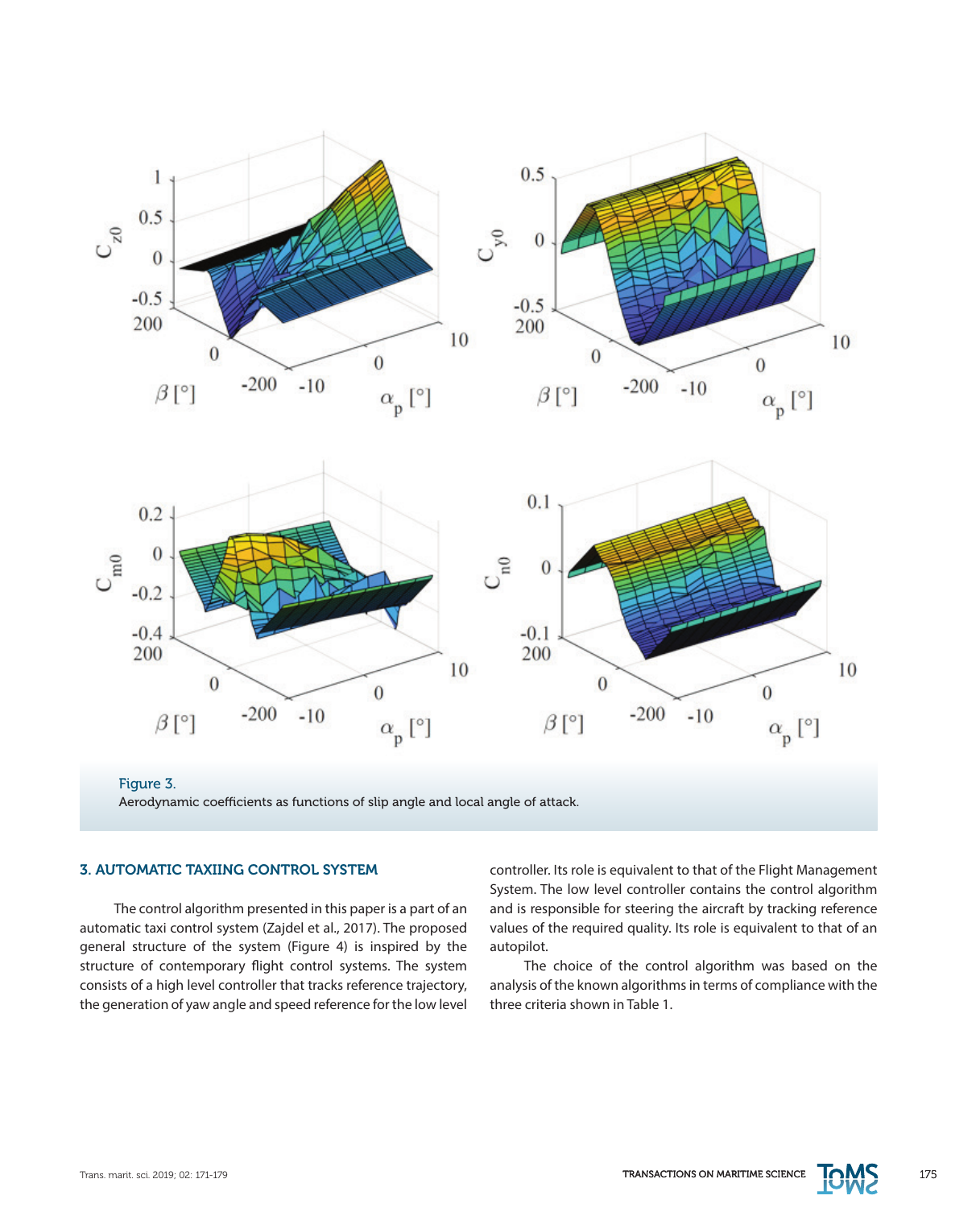

# Figure 4.

General structure of the Automatic Taxiing Control System.

## Table 1.

Results of control algorithm analysis.

| <b>Control algorithm</b> | Is robust to model<br>uncertainties | Can be synthetized with<br>nonlinear model | Does not need full state<br>feedback |
|--------------------------|-------------------------------------|--------------------------------------------|--------------------------------------|
| PID with gain scheduling | X                                   |                                            | X                                    |
| LQR                      | X                                   |                                            |                                      |
| <b>NDI</b>               |                                     | X                                          |                                      |
| $H_{\infty}$             | X                                   |                                            | X                                    |
| MRAC, MIAC               |                                     | X                                          | X                                    |
| <b>MPC</b>               | X                                   | X                                          | X                                    |
| LPV                      | X                                   |                                            | X                                    |
| Backstepping             |                                     | X                                          |                                      |
| <b>Sliding Mode</b>      | $\chi$                              | X                                          | X                                    |
| <b>Fuzzy Logic</b>       | X                                   | X                                          | X                                    |
| <b>Neural Network</b>    | $\times$                            | X                                          | X                                    |
| <b>ADRC</b>              | X                                   | X                                          | X                                    |
|                          |                                     |                                            |                                      |

The algorithm analysis identified four candidates meeting the criteria. The ADRC (Adaptive Disturbance Rejection Control) algorithm does not suffer from issues like chattering in connection with sliding mode control, neural network training process and lack of rules for fuzzy set formulation (Zammit & Zammit-Mangion, 2014a/b). The ADRC was thus chosen as the

algorithm to be used in the automatic taxiing direction control system.

The main idea behind the ADRC is to compensate disturbances by introducing an error between model output and extended state observer (ESO) output, called total disturbance in the internal feedback loop. The ESO structure reduces the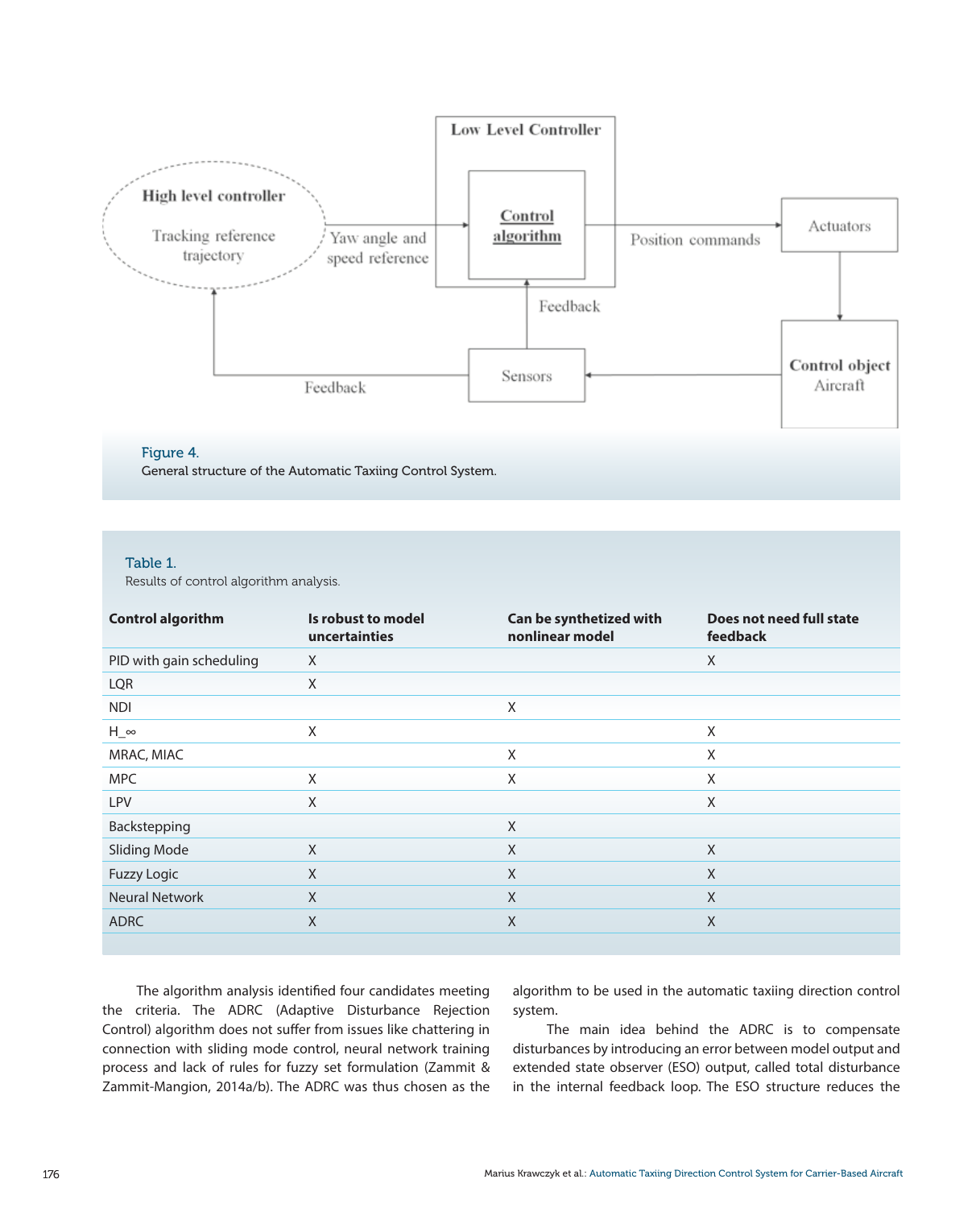







model to a double integrator which includes total disturbance as an extended state. This approach ensures robustness in the presence of model uncertainties and simplifications (Han, 2009), (Gao, 2006).

The ADRC was applied as a directional control algorithm that tracks the reference yaw angle by turning the nose wheel of the F/A-18 aircraft model presented in the preceding chapter. It was tested in a taxi scenario on the carrier deck in the arrangement called "flex deck" - used when take-offs and landings are performed simultaneously. The waist and the stern of the ship are used for landing, whereas bow cat 1 is used for take-offs (The Arrangemet…, 2019), (NATC, 2014).

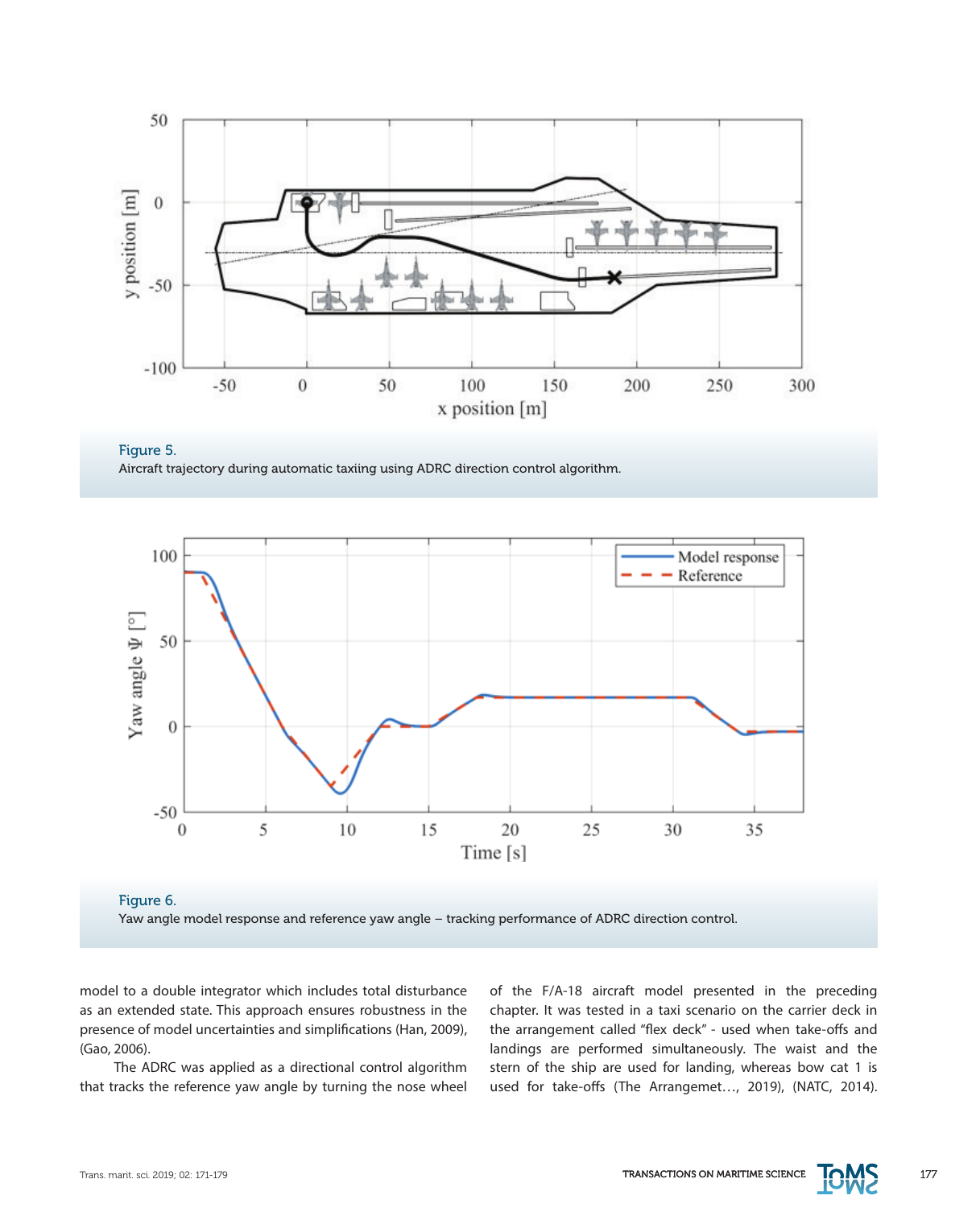Figure 5 illustrates the resulting trajectory of the aircraft taxiing from elevator 4 to catapult 1 by crossing the landing area and manoeuvring between parked F-18 aircraft. Figure 6 shows the yaw angle tracking performance of the ADRC algorithm. The nose wheel command signal and nose wheel angular position are shown in Figure 7.



Figure 7.

Nose wheel angular position commanded by the ADRC directional control and its measured position.

#### 4. CONCLUSIONS

The presented results of simulation tests suggest that the ADRC control algorithm can be successfully used in a carrier-based aircraft automatic taxiing control system. The aircraft tracked the reference yaw angle with satisfactory performance, as the aircraft followed the desired taxi route. In the sharpest turns on the simulated taxiing route, the front wheel servomechanism speed saturated for a few seconds. The yaw angle tracking performance in these moments could be improved by using faster front wheel servomechanism.

Taking into account previous research (Krawczyk et al., 2019), (Zajdel et al., 2017) on automatic taxiing direction control system for ultralight aircraft showed the ADRC algorithm to also be suitable for use in the said system in aircraft having significantly different parameters.

The automatic taxiing of aircraft, particularly unmanned, on the airfield or carrier deck, is a challenge facing present-day aeronautic specialists. The introduction of such systems requires the solving not only of technological, but also of organisational, legal and operational issues connected with this phase of aircraft operation.

#### REFERENCES

Baarspul, M., 1990. A review of flight simulation techniques. Progress in Aerospace Sciences, 27(1), pp.1–120. Available at: [http://dx.doi.org/10.1016/0376-](http://dx.doi.org/10.1016/0376-0421%2890%2990006-6) [0421\(90\)90006-6](http://dx.doi.org/10.1016/0376-0421%2890%2990006-6).

Cook MV, 2007. Flight Dynamics Principles. 2nd ed. Cambridge, Elsevier.

Han, J., 2009. From PID to Active Disturbance Rejection Control. IEEE Transactions on Industrial Electronics, 56(3), pp.900–906. Available at: [http://dx.doi.org/10.1109/](http://dx.doi.org/10.1109/tie.2008.2011621) tie.2008.2011621

Krawczyk, M., Szczepanski, C.J. & Zajdel, A., 2019. Aircraft model for the automatic taxi directional control design. Aircraft Engineering and Aerospace Technology, 91(2), pp.289–295. Available at: <http://dx.doi.org/10.1108/aeat-01-2018-0025>.

Naval Air Training Command, 2014. Flight training instruction: CV Procedures (UMFO) T–45C. CNATRA P-816.

Placek R, Ruchała P, Stryczniewicz W., 2017. Ground effect influence on the aerodynamic characteristics of ultralight high-wing aircraft - wind tunnel tests. Journal of KONES, 24(2), pp.183–190.

Stevens BL, Lewis FL, Johnson EN, 2016. Aircraft Control and Simulation. 3rd ed. Hoboken, Wiley.

The Arrangement of Planes on the Flight Deck, 2019. Available at: [https://www.](https://www.navysite.de/cvn/deck.htm) [navysite.de/cvn/deck.htm,](https://www.navysite.de/cvn/deck.htm) accessed on: 14 May 2019.